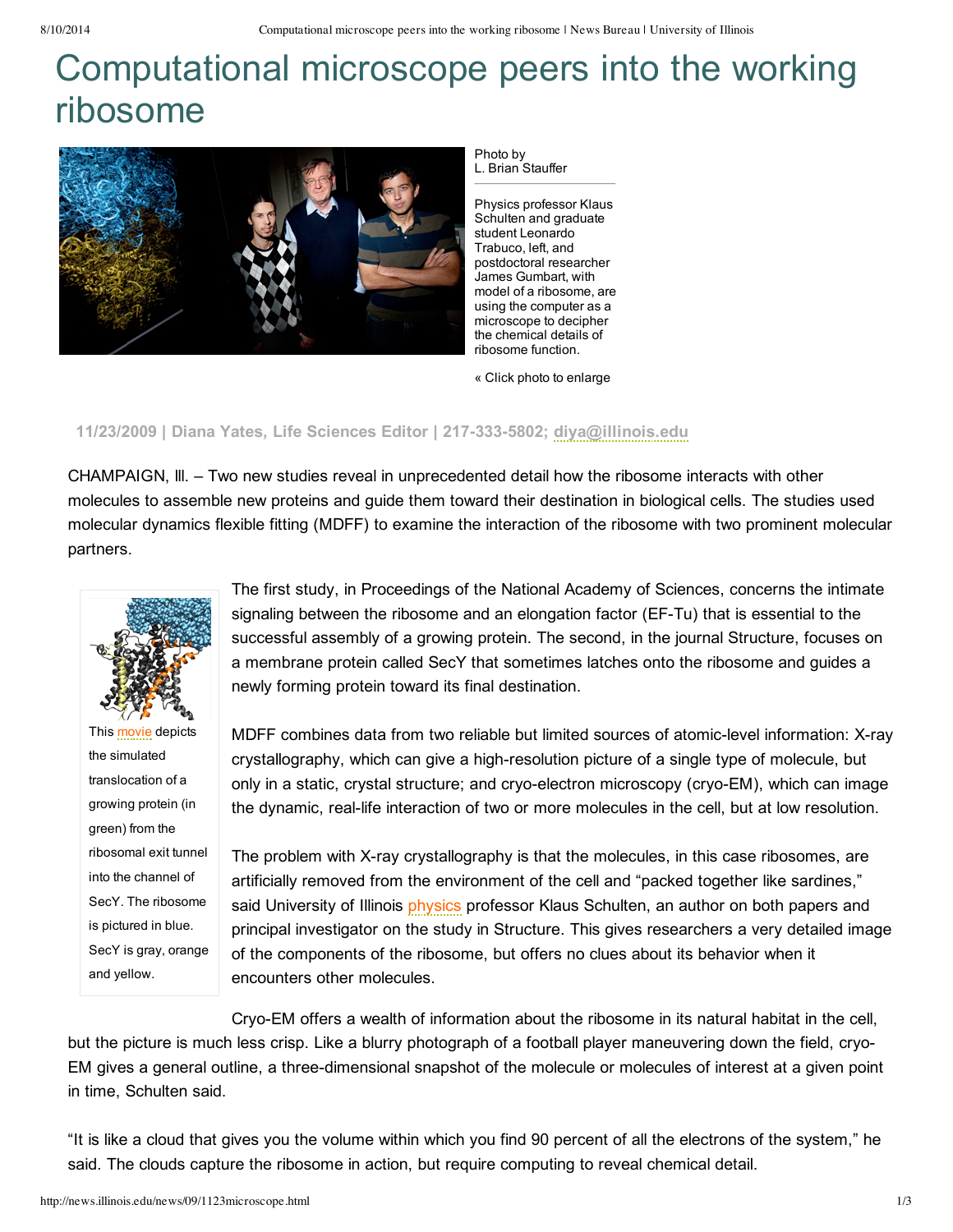The researchers began by building computerized, atomic-scale models of the ribosome-protein complexes based on the crystal structures of the molecules, and then directed the computer to use this information to "fit" the structures into the electron clouds seen in cryo-EM studies. Simulations tracked the behavior of 2.7 million atoms in the SecY study, making it "the biggest, or one of the biggest, computer simulations to be published so far," Schulten said.

In the first study, the researchers were able to detect the precise molecular maneuvering that allows the ribosome and EF-Tu to recognize and interact with another molecule, transfer-RNA (tRNA). This interaction is key to the successful assembly of proteins because the ribosome and its partners must recognize the tRNA that carries the correct amino acid to be added to the growing protein chain.

The researchers on this study, led by Joachim Frank, of Columbia University (who also provided the cryo-EM data), found structural evidence that when the ribosome recognizes the correct tRNA it induces a change in the shape of EF-Tu. A gate in EF-Tu swings open, allowing a cascade of chemical interactions that lead to the addition of the amino acid to the protein.

The second study provided robust evidence that when the ribosome is translating a membrane protein, or a protein destined for excretion, it hooks up with a single SecY membrane channel shortly after protein translation begins.

The SecY binds to the ribosome by inserting two looped strands into the ribosome's exit channel. This interaction loosens a plug that normally seals the SecY channel. The plug moves out of the way, allowing the ribosome to funnel the growing protein through the membrane channel.

"We simulated the process of translocation of a (protein) out of the ribosome and into the SecY channel," said James (J.C.) Gumbart, a postdoctoral researcher at Illinois and first author on the Structure study. "And so we find that even though these loops are inserted into the (ribosome's) exit tunnel, they are not disturbed, nor do they get in the way of a nascent protein coming out."

Schulten directs the theoretical and computational biophysics group at the Beckman Institute for Advanced Science and Technology. He and his colleagues pioneered the MDFF approach and, thanks to support from the National Center for Research Resources at the National Institutes of Health, have made its software freely available to more than 160,000 users, he said.

Crystallographers and those doing cryo-EM are enthusiastically embracing MDFF, Schulten said, as this software can be used to tease out the elusive details of otherwise ambiguous data.

In these and other upcoming studies, Schulten and his colleagues are using the computer as a microscope to get a clearer picture of the dynamics of the ribosome, which is perhaps the cell's most essential, and most complex, molecular machine.

This research on the ribosome is funded through the Center for the [Physics](http://www.cplc.illinois.edu/) of Living Cells, a National Science Foundation Physics Frontiers Center at Illinois, which Schulten co-directs with physics professor and Howard Hughes Medical Institute investigator Taekjip Ha.